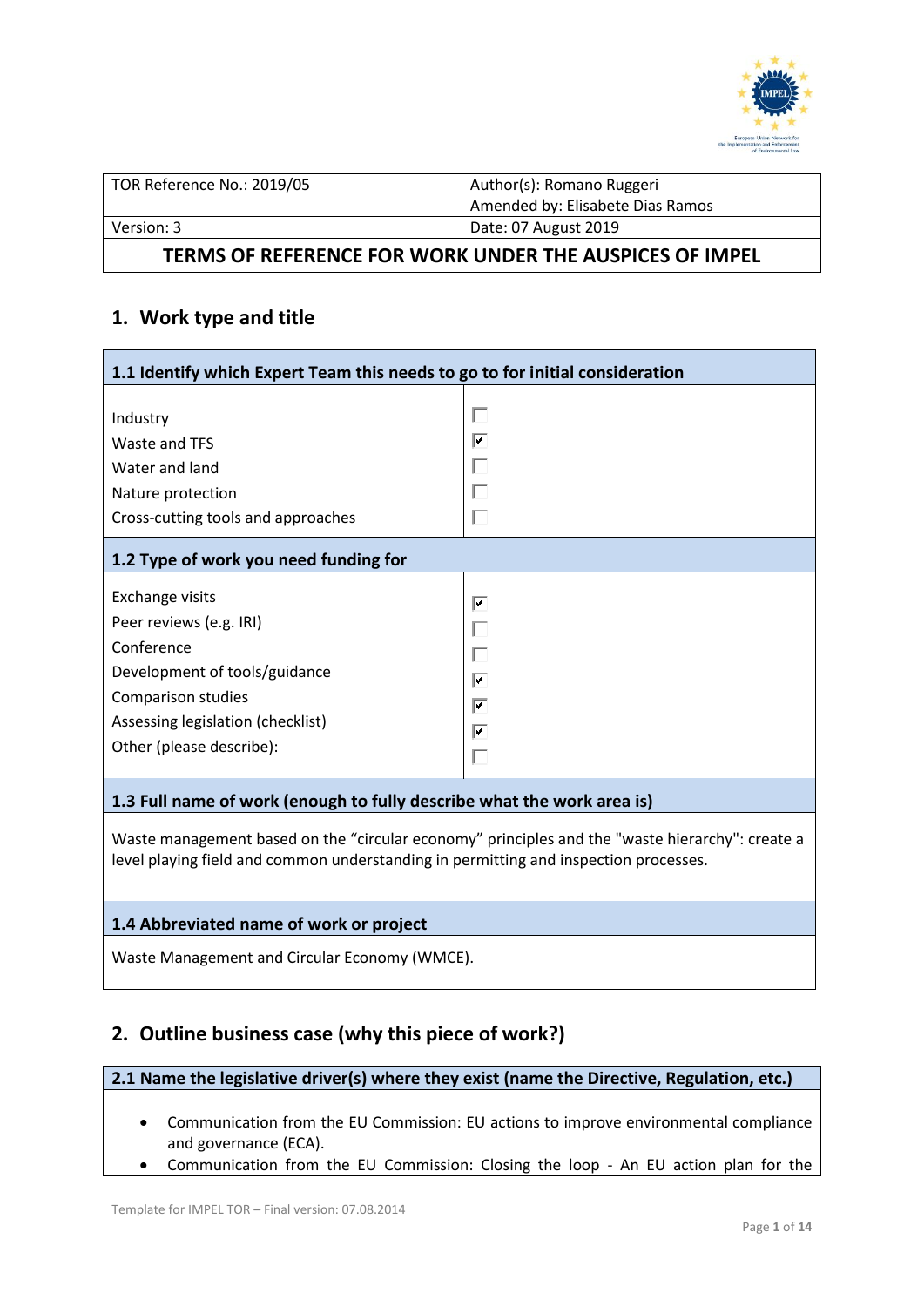

 $\Box$ 

 $\overline{\mathbf{v}}$ 

Circular Economy.

- European Parliament resolution of 13 September 2018 on implementation of the circular economy package: options to address the interface between chemical, product and waste legislation (2018/2589(RSP).
- Circular economy package.
- Waste framework directive.
- Landfill Directive.
- Industrial Emissions Directive.
- European Court of Justice of 15 October 2014 in case C-323/13.

# **2.2 Link to IMPEL MASP priority work areas**

- 1. Assist members to implement new legislation.
- 2. Build capacity in member organizations through the IMPEL Review Initiatives.
- 3. Work on 'problem areas' of implementation identified by IMPEL and the European Commission.

## **2.3 Why is this work needed? (background, motivations, aims, etc.)**

The circular economy concept is a framework that can be pursued to move towards an economy in which what is regarded as waste today can enter the economic cycle again as a resource. The overall aim is to achieve an economy "where the value of products, materials and resources is maintained in the economy for as long as possible, and the generation of waste minimized".

The IMPEL Landfill and Circular Economy project has joined forces with the project "**Make it Work**", to examine the topic of enabling eco-innovations for a circular economy under the current EU environmental legislation. The project is currently examining the topic of the implementation of the End of Waste criteria and By-products, set in Article 5 and 6 of the Waste Framework Directive (WFD), in the different Member States. The need for practical guidance for regulators, permit writers and inspectors is widely felt.

The main drivers of the project can be summarized as follows:

- **Promote eco-innovation and Circular Economy.**
- **Foster compliance with EU environmental law on Waste management.**
- **Provide training to environmental inspectors and permit writers on waste/end of waste management and linked to this on enabling eco-innovations aimed at a circular economy.**

These three pillars are founded on European Commission and IMPEL goals set in a variety of documents, here referenced.

1. Communication from the EU Commission: EU actions to improve environmental compliance and governance (ECA): This Communication presents an Action Plan to increase compliance with EU environmental law. One Action is dedicated to **combating environmental offense in the Waste** area that has been singled out as especially deserving of attention. Another Action aims to identify **training needs** for environmental inspectors and enhance cooperation with practitioners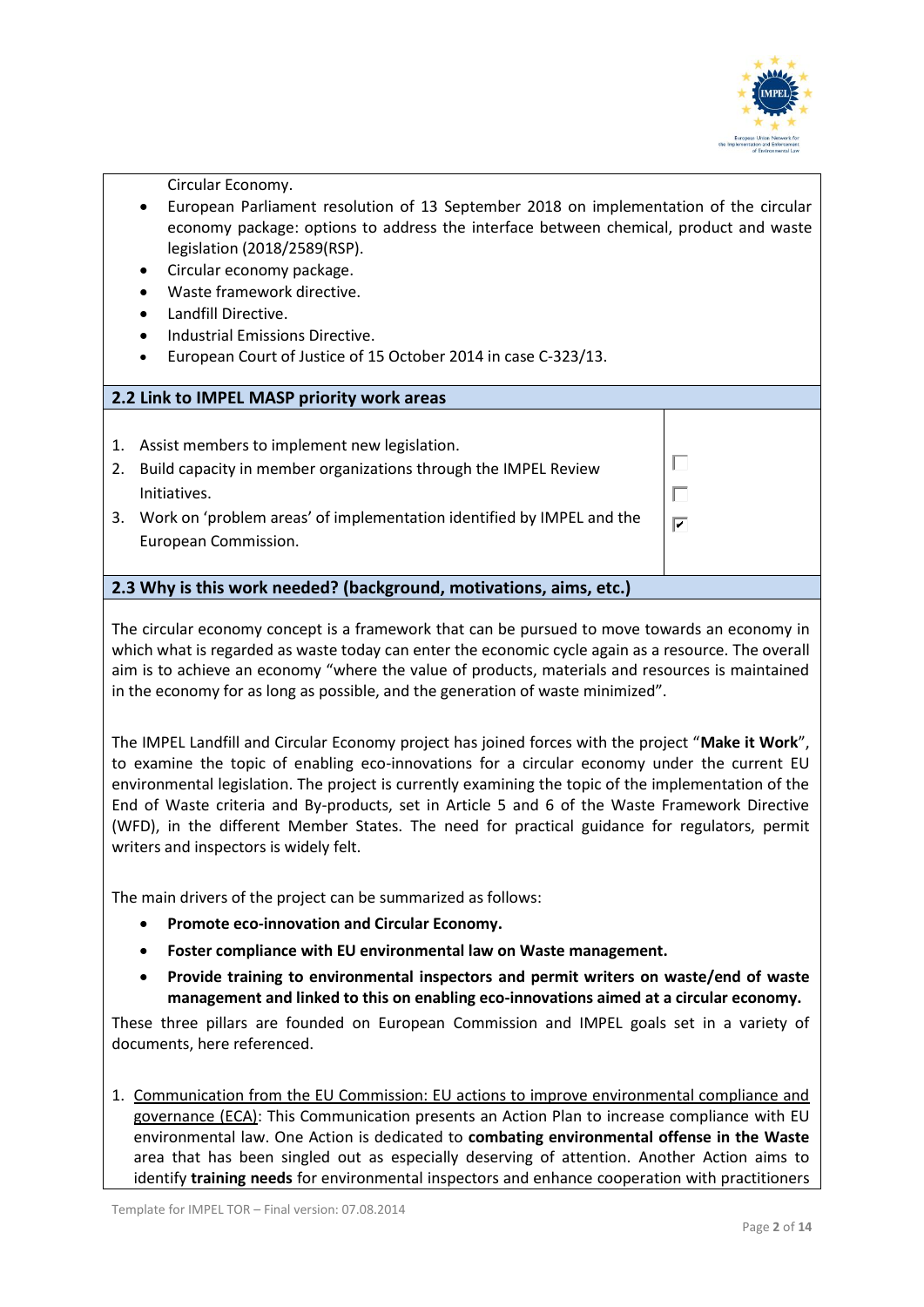

for compliance assurance at European level.

2. The Circular Economy Package, adopted by the Commission on 2 December 2015, approved by the Environment Commission on 24 January 2017, it has created an important momentum to support the transition towards a more circular economy in the EU; the Action Plan (COM (2015) 614) on the Circular Economy complements this proposal by setting out measures to "close the loop" of the circular economy.

One of the key points is boosting the market for **secondary raw materials** as well as include guidance on circular economy into BREFs for several industrial sectors.

The current EU environmental law provides many tools and opportunities for enabling **ecoinnovations** for a circular economy.

The recast of the Waste Framework Directive:

- Clarify rules on **by-products** in order to facilitate industrial symbiosis and create a level playing field across the EU.
- Clarify rules to enable recycled materials to be reclassified as non-waste whenever they meet a set of general conditions, which are the same across the whole EU (**end of waste**).

In cases where End of Waste (EoW) criteria have not been set at EU level (Article 6(4) WFD), Member States may decide at national level whether certain waste has ceased to be waste, either relating to classes of materials recovered from waste or to single-case decisions. Under the revised WFD the regulator will need to assess the (possible) end-of-waste status for each individual waste. Decisions can take different forms, depending on the MS legislation, e.g. explicit prior authorisation and/or subsequent verification and approval as part of inspections/compliance assurance actions. The new WFD also requires that MS, especially in the case of EoW, "*make information about case by case decision and about the results of verification by competent authorities publicly available by electronic means*" (art. 6, point 4).

- 3. Report from the EU Commission on the implementation of the circular economy action plan: The Commission is integrating **circular economy aspects into the BREFs** which EU Member States have to reflect when issuing permits for industrial installations, thus promoting innovation in industrial processes and helping to reduce waste generation, boost recycling and reduce resource use. There are around 50 000 installations in the EU carrying out one or more industrial activities listed in Annex I of the Industrial Emissions Directive (IED); this project aims to look at how the **IED and BAT** in combination with eco-innovations can be better used to achieve Circular Economy in IED Installations.
- 4. European Parliament resolution of 13 September 2018 on implementation of the circular economy package: options to address the interface between chemical, product and waste legislation (2018/2589(RSP)): Uncertainties about how materials can **cease to be waste** are a main issue of concern; the document also stresses that measures should be taken at EU level to bring about more harmonisation in the interpretation and implementation by Member States of end-of-waste provisions laid down in the WFD, with a view to facilitating the use of recovered materials in the EU. Furthermore, difficulties in the application of EU waste classification methodologies and impacts on the recyclability of materials (**secondary raw materials**) are highlighted.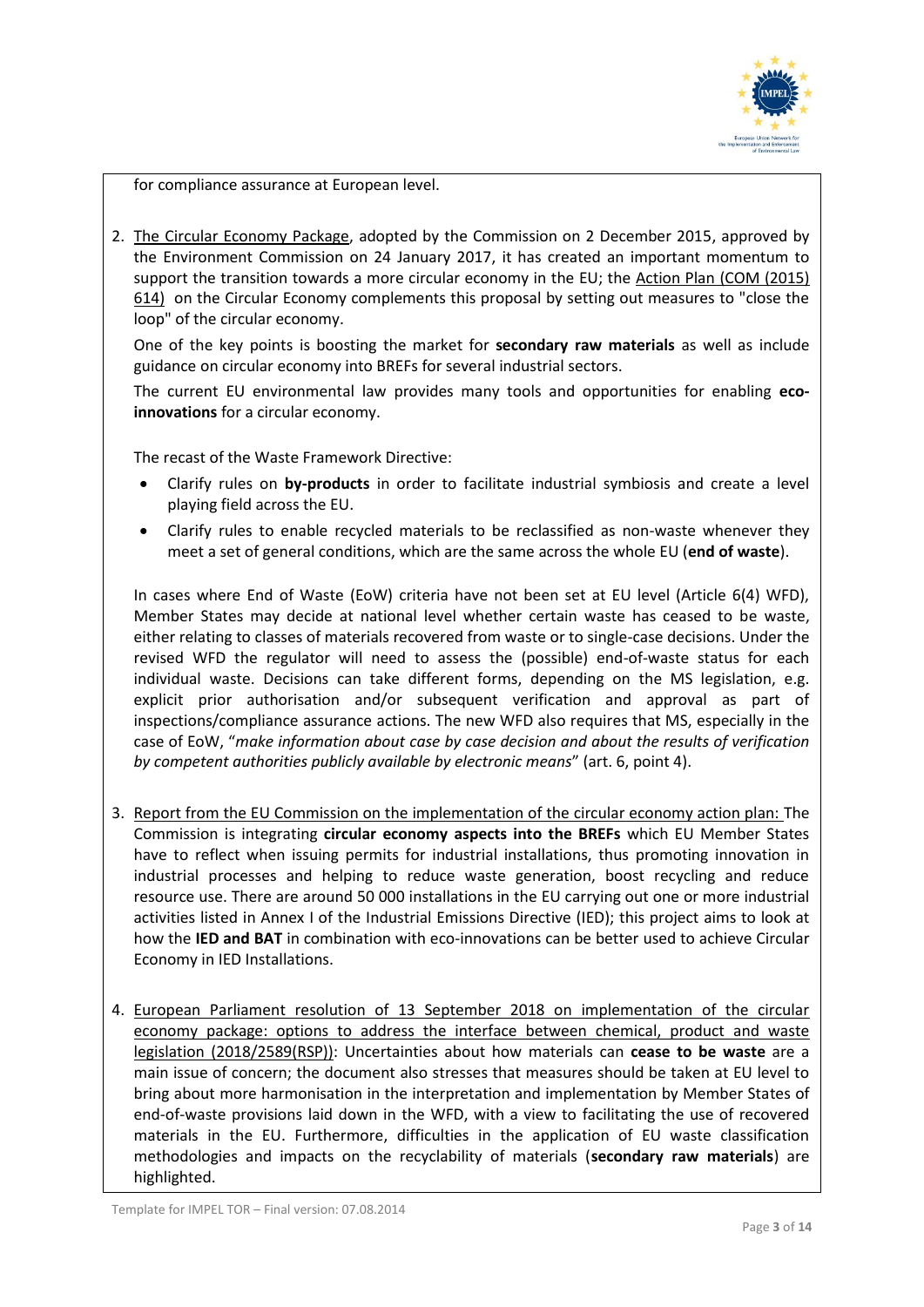

- 5. IMPEL Implementation Challenge Final Report 2015 and 2017: Key findings on priority implementation challenges are about waste management. Some of the main points targeted are:
	- The definition of waste and achieving a common interpretation and level playing field for **end of waste**, particularly where exports / imports of materials are involved.
	- Managing environmental impacts around closure / after care of **landfill** sites.
	- Compliance promotion in **pre-treatment** of waste.

The Project joined the "**Make it Work Project**" in 2017 sharing goals and working together on the drafting of the Guidance "**Enabling eco-innovations for the circular economy (prevention and recycling of waste)**". Particular attention will be paid to the production process residues, focusing on the relevant BREFs. The connection between the EoW status and eco-innovations, which involve the production of new secondary materials/products from waste through new treatment/production processes, will be explored as well as the relationship between the application of 'end-of-waste' criteria and REACH and WSR legislations.

Looking at the bottom of the "waste hierarchy" pyramid, the requirement to **pre-treat waste before landfilling** are sometimes disregarded in MS, as pointed out by the results of the Landfill project in 2017. It could be important to define common criteria to evaluate the need of a pretreatment, especially for industrial waste, in order to comply with the overall environmental objectives of the Landfill Directive (permitting stage). A treatment option for waste destined for landfill, must comply with the definition of treatment. At the inspection stage this involves a 'three-point test' against which it must be assessed the effectiveness of the proposed treatment option – this is both true for domestic and industrial waste. To foster compliance promotion in pre-treatment of waste is cited as a main issue in the "Survey on practitioners" Implementation Challenge Report (2017). Furthermore, sharing experience and knowledge in practical landfill joint inspections has been positively greeted by Member States.

As far as industrial waste treatment is concerned, it is necessary to pay close attention to the **mixing** operation, that is a commonly used treatment, especially in order to respect the '*not dilution rule'* of article 5 of LFD. The project aims to give examples of good practice for permit writers to implement EU regulations in environmental permits.

The need of qualified training is a continuous request, hence a **training program** on a medium term will be developed along the project. The project has been mentioned (Cross-cutting meeting in Lisbon in May 2018 and IED/DTRT combined meeting in Edinburgh in June 2018) to be used as a pilot project to deliver Training.

**European Commission DG ENV** is paying attention to the project. As a result of the Brussels meeting with DG ENV Unit B.3 (October 2017), it was suggested to IMPEL to investigate how end of waste and by-products criteria (art. 5 and 6 of the Waste Directive) have been developed and implemented in the EU Member States. The EU Commission pointed out the crucial role of the verification/inspection systems that are in place in MS, to check compliance with the criteria of the Directive and therefore pushed IMPEL to deal with this topic. A DG ENV member attended the first meeting of the project in Treviso in 2018 and a further meeting with DG ENV has been arranged in July 2018 with IMPEL and MiW members, to present the outline of the Guidance on Eco innovation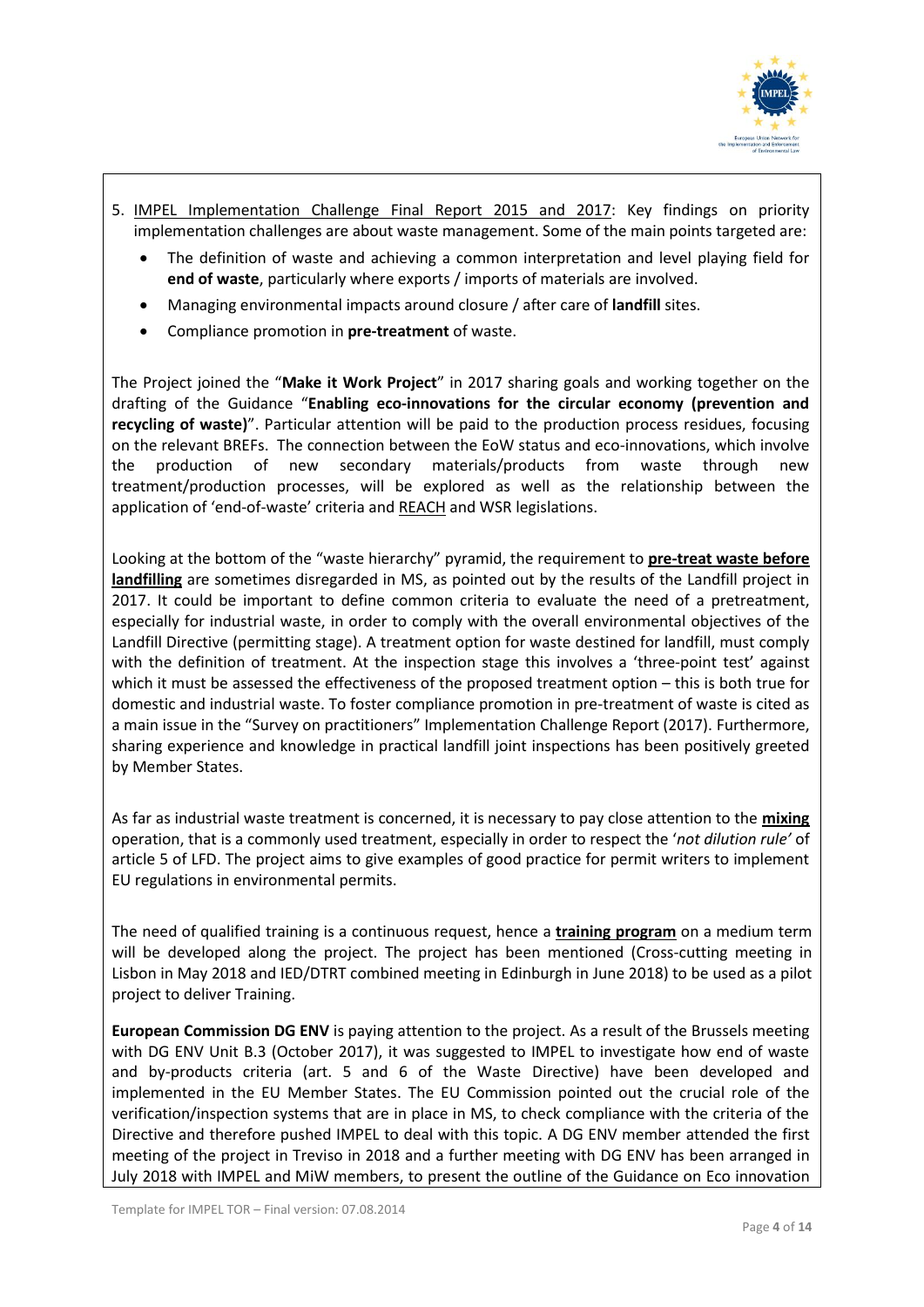

linked to Circular Economy.

To summarize, the project intends to develop, along a three years period (2018-2020), the following branches of study:

- Further deepen, extend on and add on to the joint IMPEL and Make it Work Guidance "Enabling eco-innovations for the circular economy (prevention and recycling of waste).
	- o End of Waste: examine the state of the art in order to create a common level playing field and collect best practice developed in MS; produce practical tools for permit writers and inspectors.
	- o By-products: examine the state of the art in order to create a common level playing field and collect best practice developed in MS; produce practical tools for permit writers and inspectors.
- Further development of the Training Program on waste/end of waste/by-products management (landfill inspections, pre-treatment, end of waste, by products, eco-innovation). Carrying out the activities included in the Training program: "real joint inspections", sampling activities, elearning and presentation of case studies and tools and strategies developed in the Guidance on enabling eco-innovations; (2018-2020).
- Support Member States and environmental competent authorities as to how circular economy can be better achieved within the confines of the IED building on the sections regarding IED in the Guidance on enabling eco-innovations; provide lessons learned to the Commission on possible improvements to the relevant European Directives to improve the transition to the Circular Economy through the IED and associated directives.
- Pre-treatment of waste (municipal and industrial) before landfilling: create a common level playing field and collect best practice for inspectors and permit writers in agreement with BREF contents (2018-2020); further development of the Guidelines already issued.
- Landfill inspections: further development of the Guidelines already issued.

**2.4 Desired outcome of the work (what do you want to achieve? What will be better / done differently as a result of this project?)**

The Project aims to deliver the following outcomes:

#### **Eco-innovation & Circular Economy**

- Examining the topic of enabling eco-innovations for a circular economy under current EU environmental legislation; discuss concrete eco-innovation cases and assess what challenges and barriers authorities encounter when applying and enforcing current EU environmental legislation as well as solutions found to these barriers.
- Determination of when a waste ceases to be a waste: EoW and By-products. Examine the state of the art in order to create a common level playing field and collect best practice developed in MS.
- End of Waste: practical tools for permitting and inspections. Examine the application, across MS, of art. 6 of Directive 2008/98 both from a permitting and inspection point of view, above all in the "single case" decisions. Explore the connection with eco-innovations and REACH and TFS legislations. Build a database to collect the case by case decisions and the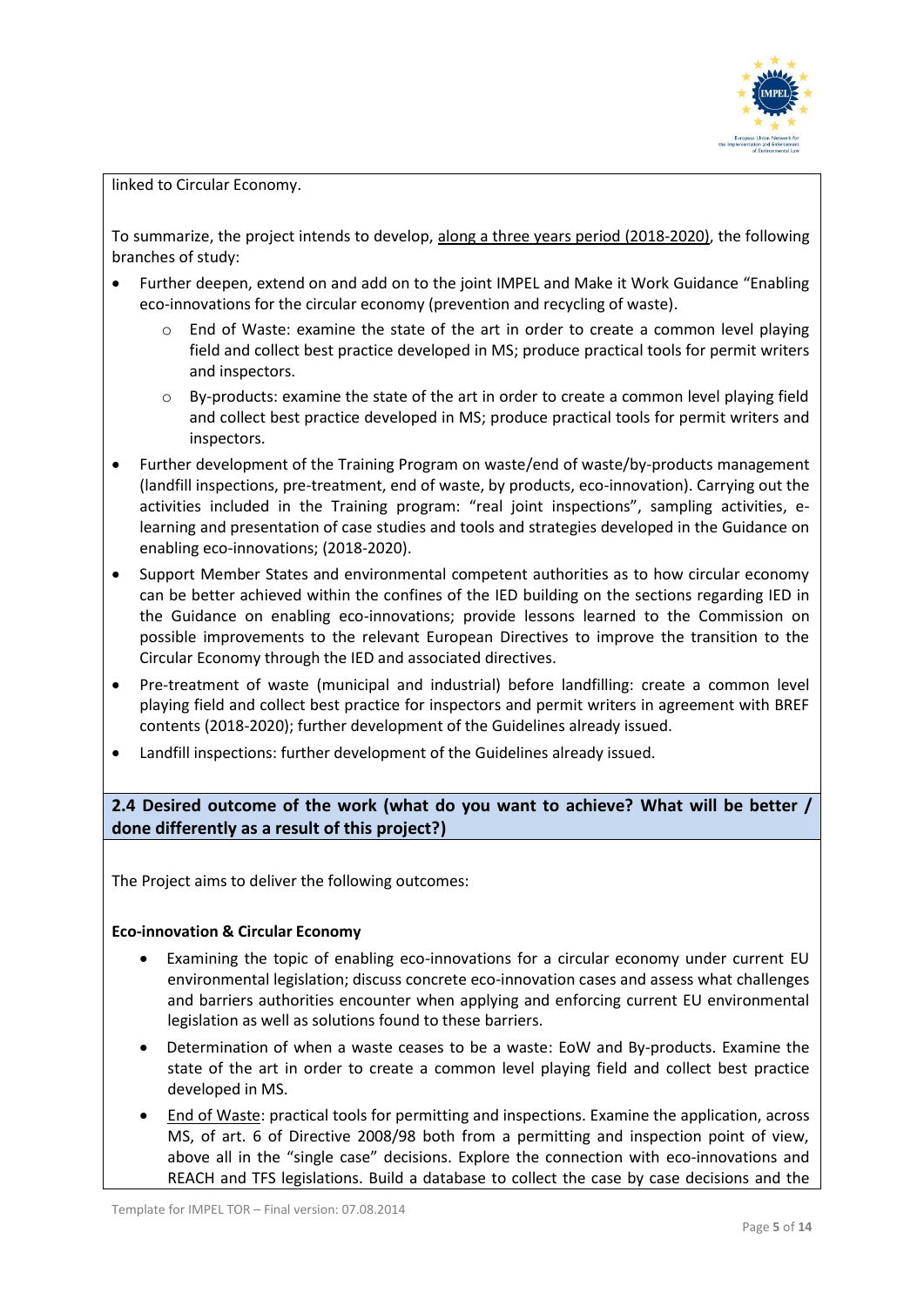

case by case verification by competent authorities, as requested by the amended WFD.

• By-products: practical tools for permitting and inspections. Examine the application, across MS, of art. 5 of Directive 2008/98 both from a permitting and inspection point of view and discuss about MS guidelines or procedures to assess when a by-product complies with Waste Framework Directive definition. Identify, significant streams of residual material mentioned in BREFs of different process production, that are considered as by-products according to MS legislations.

## **IED & Circular Economy**:

Building on the sections regarding IED in the Guidance on enabling eco-innovations:

- Undertake a review of whether Member States are already using the IED to deliver circular economy, and if so, how they are doing this. This strand of the project would appraise the success of individual approaches, identifying barriers and how approaches could be improved upon.
- A "think-tank" forum to take place looking at the existing flexibilities within the IED and how they could be used, theoretically, to deliver circular economy at IED Installations. This strand of the project would be aimed at identifying how we could use what we have (the IED and any other relevant directives) in a better way to deliver circular economy at IED installations.
- Production of "wish list" of which additional or amended measures would need to be added to the IED (either as a directive or guidance) to more clearly embed circular economy principles – e.g. give the Commission´s our wish list of future steps and support.
- Examples of best practices that apply eco-innovation in IED installations.

The results of this work would be incorporated into the Guidance on enabling eco-innovations.

#### **Training program:**

• Share knowledge and build skills on crucial aspects of waste/end of waste management: landfill, pre-treatment, End of Waste, By-products, eco-innovation & Circular Economy, using the Guidance on enabling eco-innovations, the Guidance on Landfill inspection and the Guidance on pre-treatment. Definition of detailed table of training contents (Modules and learning objects). Identification and involvement of teachers for each learning objects. Carrying out training activities according to the Program.

#### **Pretreatment of waste (municipal and industrial) before landfilling**:

• Create a common level playing field and collect best practice for inspectors and permit writers; review of the Final Report 2017 to include good practices of pre-treatment of the waste before landfilling and crucial points to be considered in permitting and inspection activities. To support the EU Commission to a possible implementation of LFD in order to define criteria and need of a pretreatment.

#### **Landfill Inspections:**

• To enhance the exchange program among inspectors across MS on the topic of Landfill inspection, and continuously update the Guidance on Landfill inspections.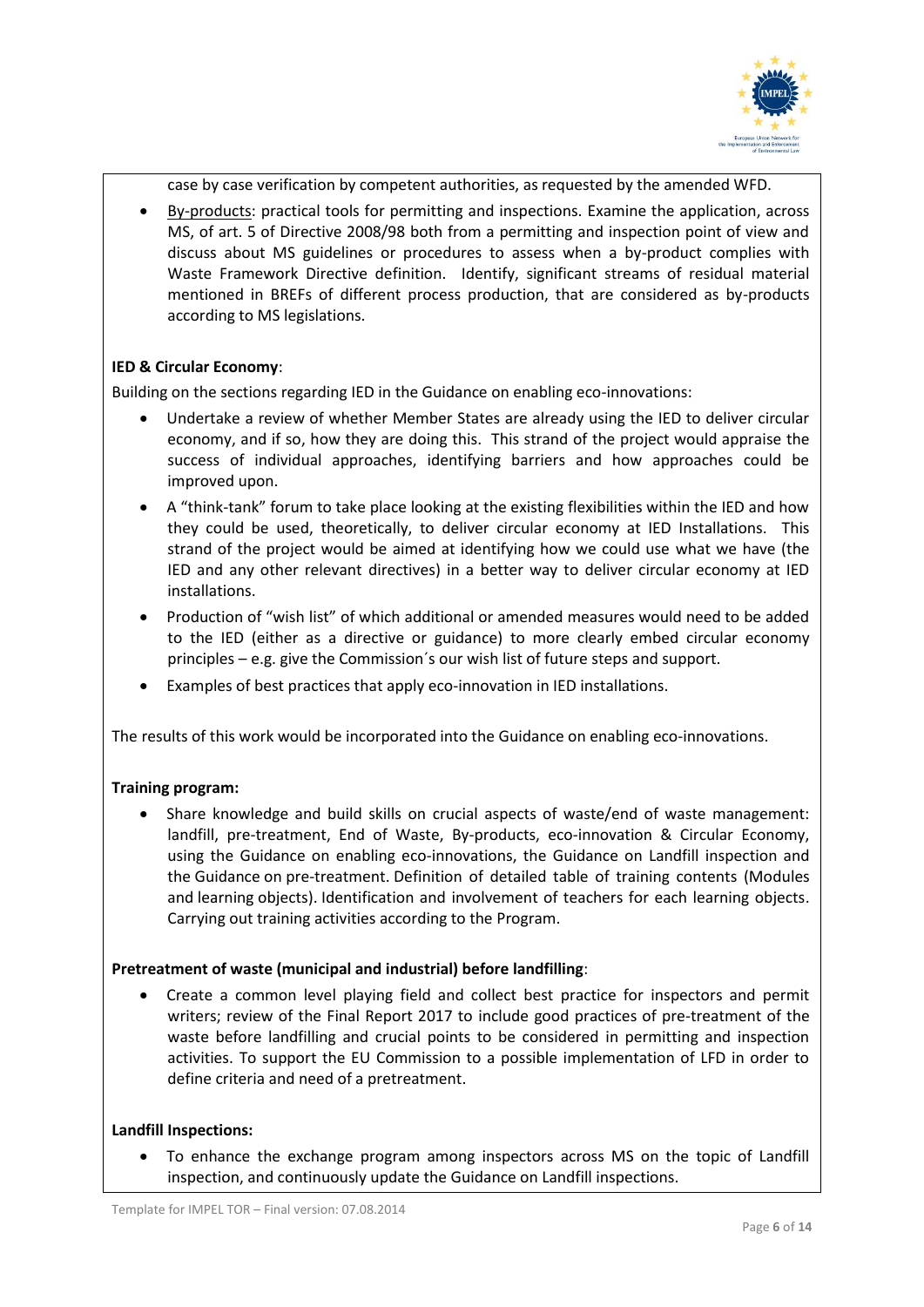

## **Communication**

• To spread the achieved results of inspections and guidelines / checklists in the Member States by the National Coordinators and ask for feedback.

# **2.5 Does this project link to any previous or current IMPEL projects? (state which projects and how they are related)**

- Impel Landfill project: Follow up.
- IED Implementation Project: link between circular economy, waste prevention, waste recycling and IED Directive.
- [IMPEL-TFS NCP Best Practice meetings:](https://www.impel.eu/projects/impel-tfs-ncp-best-practice-meeting-2015/) link with waste / products shipments across EU and out of EU.
- Doing [the Right Things for Environmental Permitting:](https://www.impel.eu/projects/doing-the-right-things-for-environmental-permitting/) link with the permitting and regulatory cycle when dealing with eco-innovations and the way it affects the strategy of Organizations.

# **3. Structure of the proposed activity**

#### **3.1 Describe the activities of the proposal (what are you going to do and how?)**

#### **1 st meeting (three days – 10 people)**: **General Conference**

A joint IMPEL and Make it Work Conference will be planned in the first part of 2019 to present the Guidance "Enabling eco-innovations for the circular economy (prevention and recycling of waste)" finalized end of 2018. Presentations will be given on the different sections of the Guidance. The new actions of 2019 "IED & Circular Economy" and "By-products" will be launched and presented. The Conference will last 2 days. The third day will be dedicated to the creation of subgroups to start working on the following topics:

- By-Products and Guidance continuous update.
- IED & CE.
- Training activities.
- Landfill Guidance (Basecamp group).
- Pre-treatment Guidance (Basecamp group).
- Communication strategy (Basecamp group).

A referent will be appointed to each of the subgroups.

#### **2 nd meeting (2 days – 10 people)**:

The first day will be dedicated to the work of the subgroups pre-defined in the  $1<sup>st</sup>$  meeting Presentations will be given on the progress of the work. Case studies on by-products will be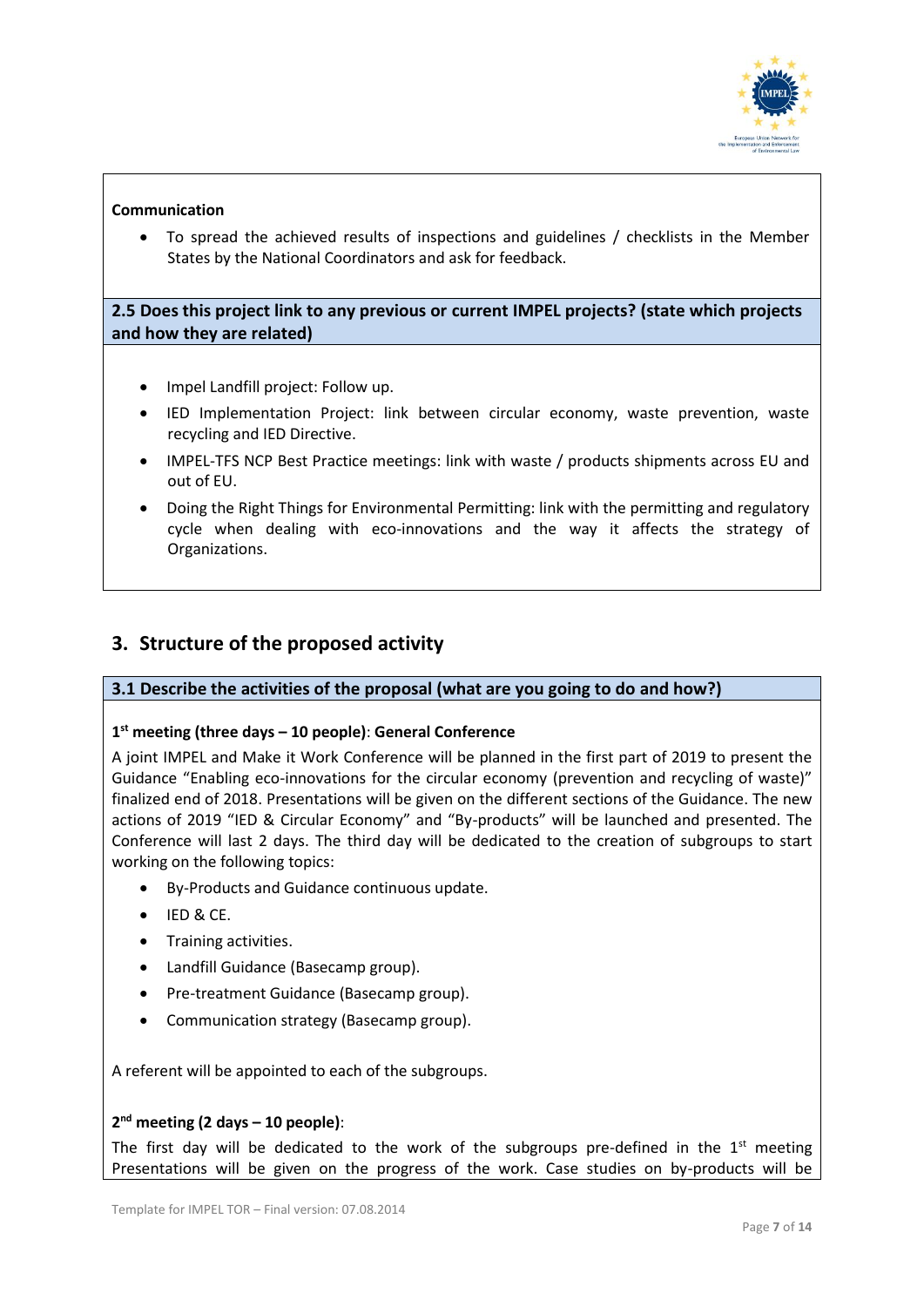

#### presented as well.

During the second day, the subgroups will continue working separately and a plenary session is foreseen.

# **3 rd meeting (2 days – 10 people)**:

The first day will be dedicated to the work of the subgroups pre-defined in the  $1<sup>st</sup>$  meeting Presentations will be given on the progress of the work. Case studies on by-products will be presented as well.

During the second day, the subgroups will continue working separately and a plenary session is foreseen.

#### **Training activities: pilot project**

The project has been indicated as a pilot for training linked to the activities concerning the development of IMPEL Knowledge and Innovation Centre, as defined in a ToR proposed within the Cross-cutting Expert Team.

Training activities contemplated in the Training Program will be carried out during 2019, according to the training modules that were defined in the end of 2018.

Joint inspection is a tool that will be used as practical part of the training; e-learning or frontal lessons can be used as well. A training methodology and train de trainer will be included. No more than three inspectors can attend one inspection: their commitment is to prepare the inspection in advance with the local inspectors and to report the results of the inspection at the end of the meeting (strengths and weaknesses).

# **3.2 Describe the products of the proposal (what are you going to produce in terms of output / outcome?)**

**Joint IMPEL and MiW Guidance "Enabling eco-innovations for the circular economy (prevention and recycling of waste)":**

- Applying key provisions in EU environmental legislation.
- Governance of enabling eco-innovations.
- Roles and tasks of policymakers/legislators (national and at EU level).
- The role of businesses and other stakeholders.
- Plastics.
- Permitting process / assessment of EoW status.
- Verification/inspection system to assess compliance with EoW conditions.
- When a waste is "not" a waste: By-products assessment.

#### **Joint IMPEL and MiW Conference on Eco-innovation & Circular Economy.**

#### **EoW case by case Database:**

• Implementing the architecture in the Website.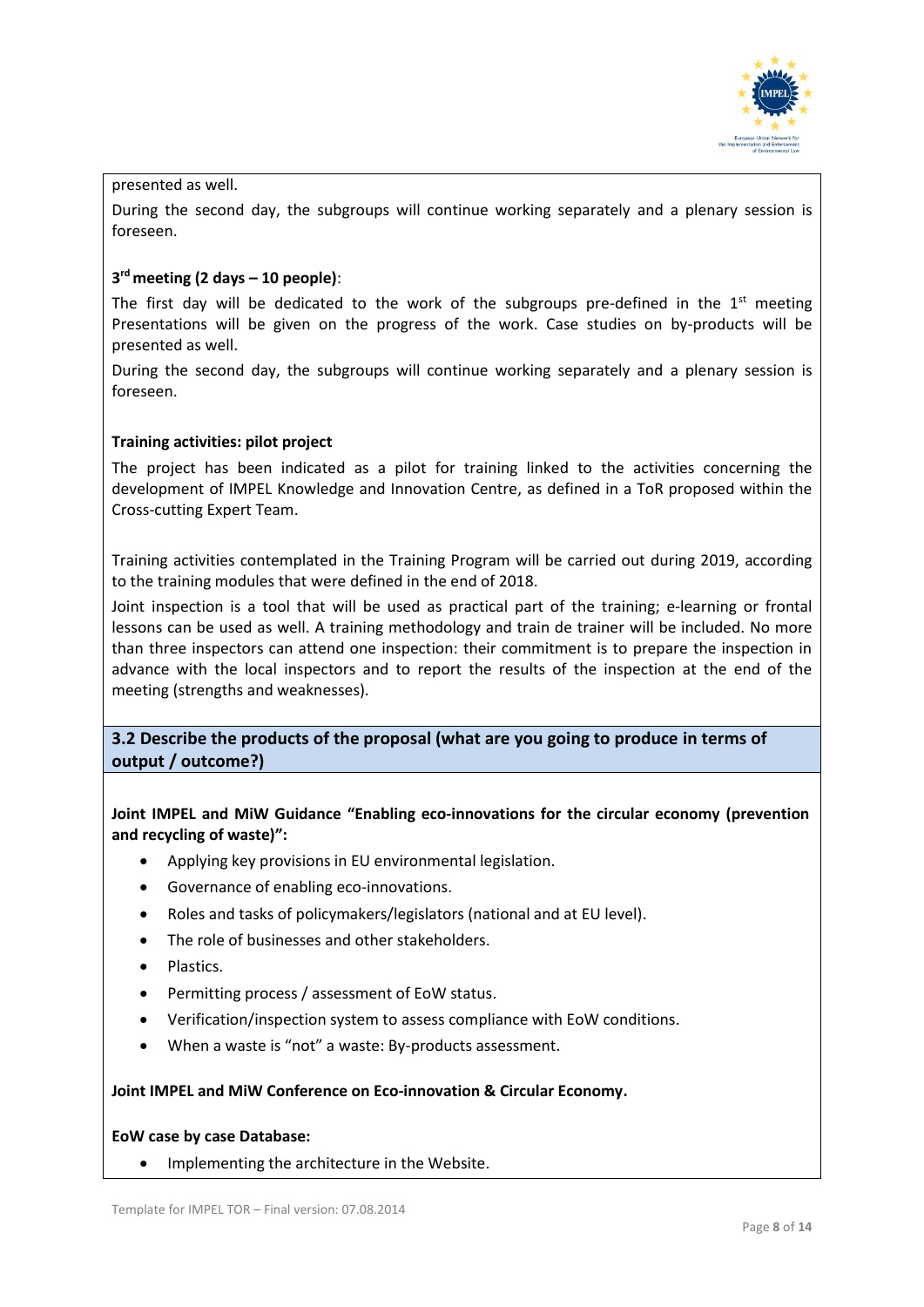

• Input of EoW cases in the Database.

## **Report on IED & Circular Economy (to be included in the Guidance on eco-innovations)**:

- Identify and appraise the success of individual approaches to using the IED to delivery circular economy, identifying barriers and how approaches could be improved upon.
- Explore existing flexibilities within the IED and how they could be used, theoretically, to deliver circular economy at IED Installations and identify how we could use what we have (the IED and any other relevant directives) in a better way to deliver circular economy at IED installations.
- Contain "wish list" of which additional or amended measures would need to be added to the IED (either as a directive or guidance) to more clearly embed circular economy principles, e.g. give the commissions our wish list of future steps and support.

#### **Web form of the Guidance and Waste Manual**

- Investigate the possibility to upload a web form of the Guidance in the IMPEL website.
- Investigate the possibility to merge the products in a Waste Management manual.

#### **Training program on crucial aspects of waste/end of waste management**

- Definition of detailed table of training contents (Modules and learning objects).
- Carrying out activities of the programme: Joint inspections (Experience with preparation, execution, reporting steps of the inspection, inspection reports), e-learning, face to face training, etc.

Recast of the **Guidance on Pretreatment of waste** (municipal and industrial) before landfilling; include best practices of pre-treatment of the waste before landfilling and crucial points to be considered in permitting and inspection activities.

Recast of the **Guidance on Landfill inspections**; update according to the new WFD. Amend the checklist and include new pieces of information.

**Communication strategy** to spread the achieved results (Guidance's) within the Member States by the National Coordinators and ask for feedback. Infographic and leaflet.

**Meeting reports**.

**3.3 Describe the milestones of this proposal (how will you know if you are on track to complete the work on time?)**

- 1. January 2019: Project team web conference meeting, preparation of the conference.
- 2. January / March 2019: Preparation of the Conference; definition of subgroups 2019; review of the Guidance on Eco-innovation; set up of the training activities.
- 3. March 2019: 1<sup>st</sup> meeting: General Conference: presenting the Guidance on Eco-innovation.
- 4. March / June 2019: Basecamp: working in subgroups. Training activities.
- 5. June 2019: 2<sup>nd</sup> meeting: first draft of subgroups report; implement the Guidance of Eco-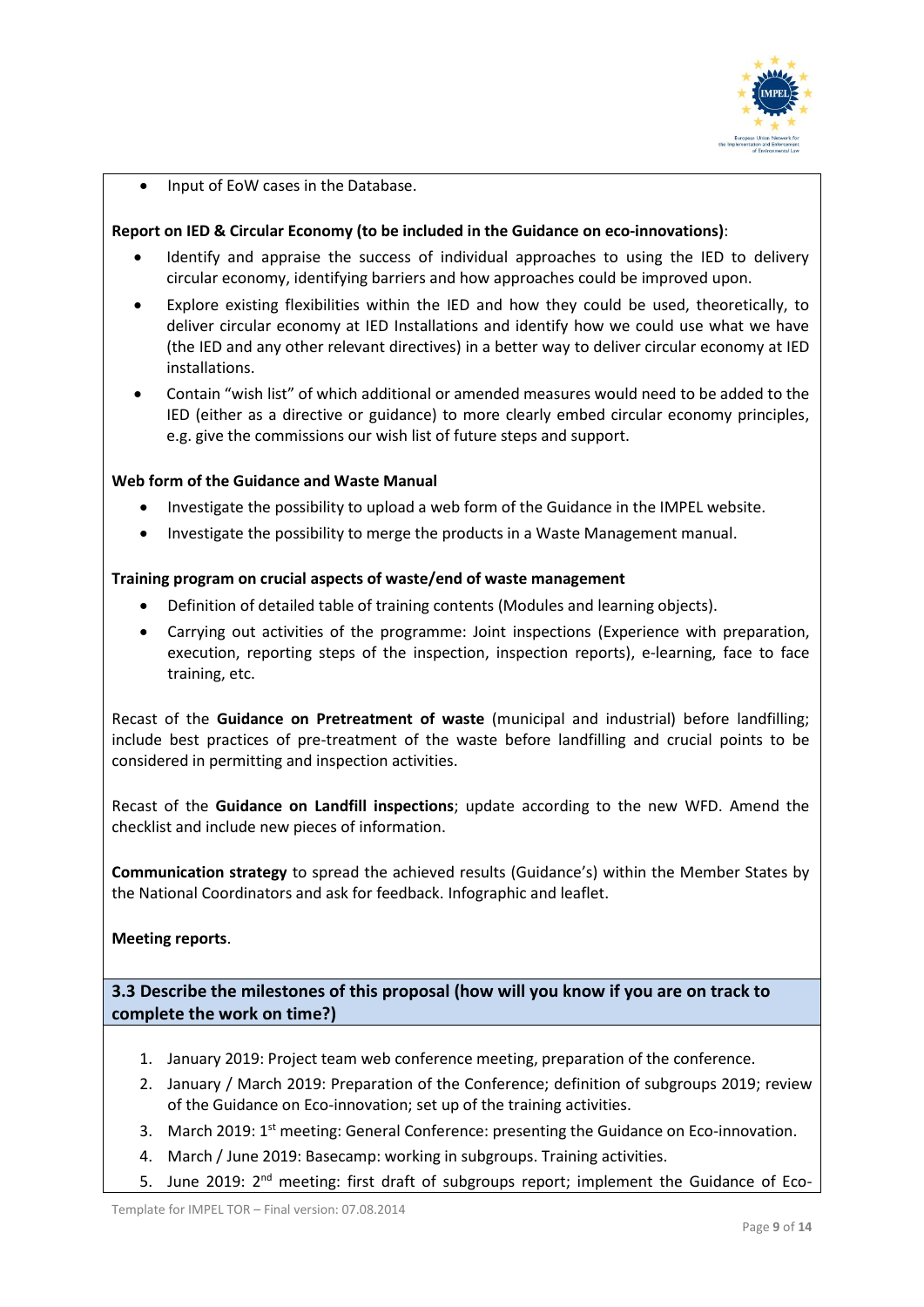

innovations with results of IED & CE and By-products results.

- 6. June / October 2019: Basecamp: working in subgroups. Training activities.
- 7. October 2019: 3<sup>rd</sup> meeting: final results of subgroups; implement the Guidance on Ecoinnovations with results of IED & CE and By-products results.

**3.4 Risks (what are the potential risks for this project and what actions will be put in place to mitigate these?)**

- Unavailability of English translated documents (permit and self monitoring report) of the plant to be inspected.
- A significant part of the work should be done "at home", therefore the involvement of participants is crucial.

# **4. Organisation of the work**

**4.1 Lead (who will lead the work: name, organisation and country) – this must be confirmed prior to submission of the TOR to the General Assembly)**

Romano Ruggeri, Sardinian Regional Environmental Protection Agency (ARPAS), Italy.

**4.2 Project team (who will take part: name, organisation and country)** 

- **Italy**: Luca Paradisi, Elena Foddanu.
- **Netherlands**: Arjen Snijder.
- **Spain:** Myriam Fernandez Herrero.
- **United Kingdom:** Claire O'Neil (Northern Ireland), Jamie McGeachy (Scotland).
- **MIW:** Jan Teekens, Gabrielle Kuhn (Netherlands).

**4.3 Other IMPEL participants (name, organisation and country)**

- **Albania:** Enis Tela
- **Austria:** Franz Waldner
- **Belgium:** Liesbet Rommens, Paul Bernaerts, Katrien Van der Sande
- **Czech Republic:** David Petr, Vojtěch Pilňáček
- **Cyprus:** Neoklis Antoniou, Chrystalla Stylianou
- **Denmark:** Rasmus Eisted
- **Estonia:** Kristel Lopsik
- **France:** Anne-Luce Zahm
- **FYROM:** Durak Arifi, Latif Latifi
- **Germany:** Rainer Bulitta
- **Greece:** Sofia Christoforou, Sofia Mani
- **Ireland:** Carol O`Sullivan, Martina Nolan
- **Italy:** Luca Paradisi, Elena Foddanu, Bruno Barbera, Alessandro Peru
- **Kosovo:** Mustaf Hyseni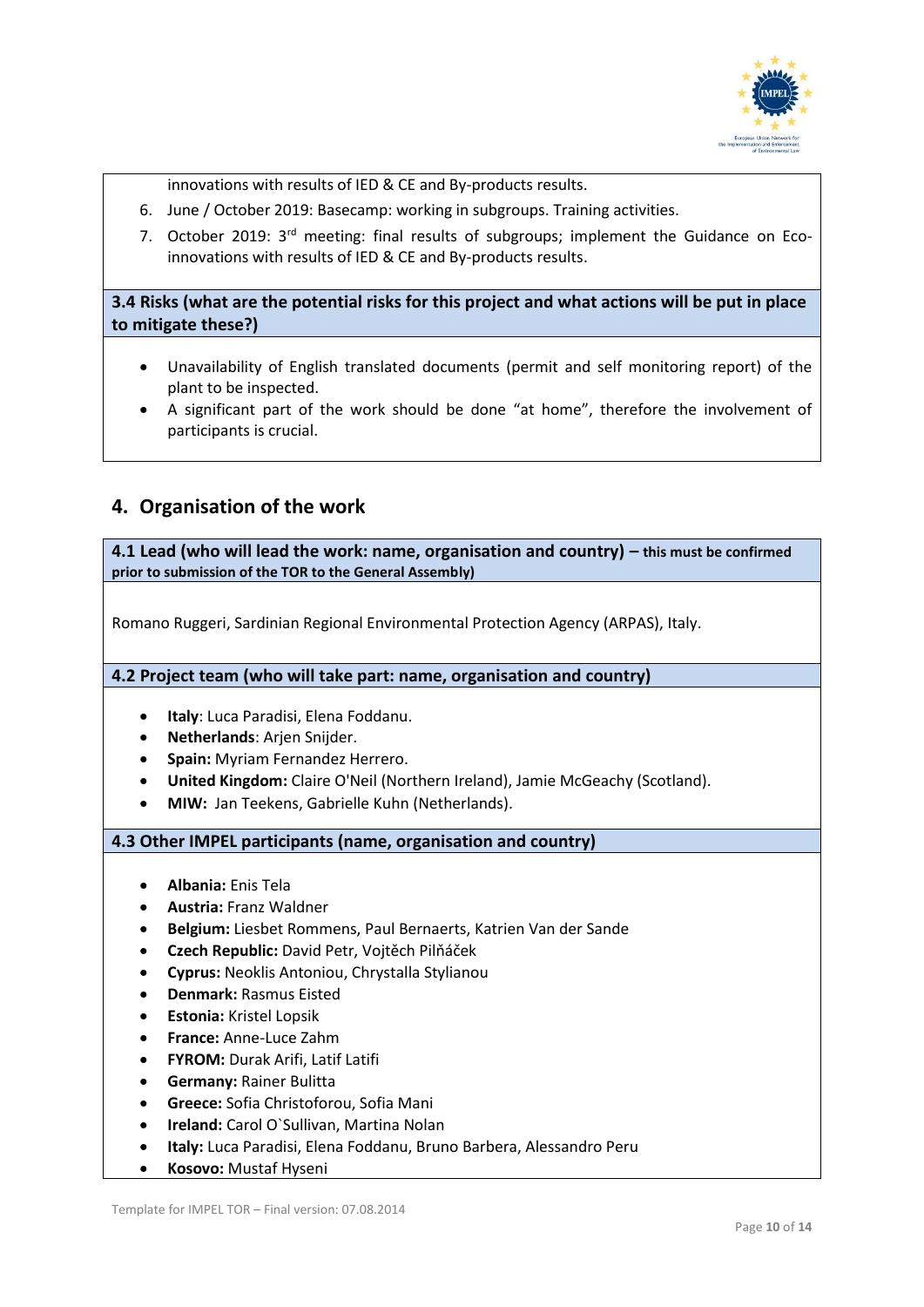

- **Latvia:** Kalvis Avotnis
- **Malta:** Pauline Agius Farrugia, Nathalie Ellul, Simon Farrugia, Ritianne Stellini Galea
- **Netherlands:** Stuart Gunput, Arjen Snijder, Jan Urbaan, Ankie Peters, Jan Koot
- **Poland:** Anna Poplawska
- **Portugal:** Elisabete Vieira, Jorge Pulido Valente, Miguel Leão, Paula Santana, Patrícia Teixeira
- **Croatia:** Ivan Pusic, Zora Jelic
- **Romania:** Andrea Husu
- **Slovakia:** Monika Medovicova, Monika Kromerova
- **Slovenia:** Jana Miklavcic, Nevenka Zvokelj
- **Spain:** Myriam Fernandez Herrero, Isabel M. González Lechuga, Gonzalo Perales Garat, Maria Mallada, Iria Rodríguez Ferrerirós
- **Turkey:** Pinar Ece Karac, Senay Arslan
- **United Kingdom:** Claire O'Neil, Michelle Griffiths, Gareth Lewis, Paul Corrigan, Mair Davies, Redwynn Sterry, Kelly Short

Further environmental officers with experience on REACH and TFS regulations will be invited to participate in the meetings.

**4.4. Other non-IMPEL participants (name, organisation and country)**

- Close contact with European Commission DG Environment: Julius Lagendorff, Jose-Jorge Diaz Del Castillo.
- Close contact with the IED Implementation IMPEL project subgroup "Eco-innovations" and with the "Make it work" Project: Jan Teekens.
- Close contact with United Nations.
- **5. High level budget projection of the proposal. In case this is a multi-year project, identify future requirements as much as possible**

|                                              | Year 1<br>(exact) | Year 2 | Year 3 | Year 4 |
|----------------------------------------------|-------------------|--------|--------|--------|
| How much money do you<br>require from IMPEL? | 20,000€           |        |        |        |
| How much money is to be co-<br>financed?     |                   |        |        |        |
| <b>Total budget</b>                          | 20,000€           |        |        |        |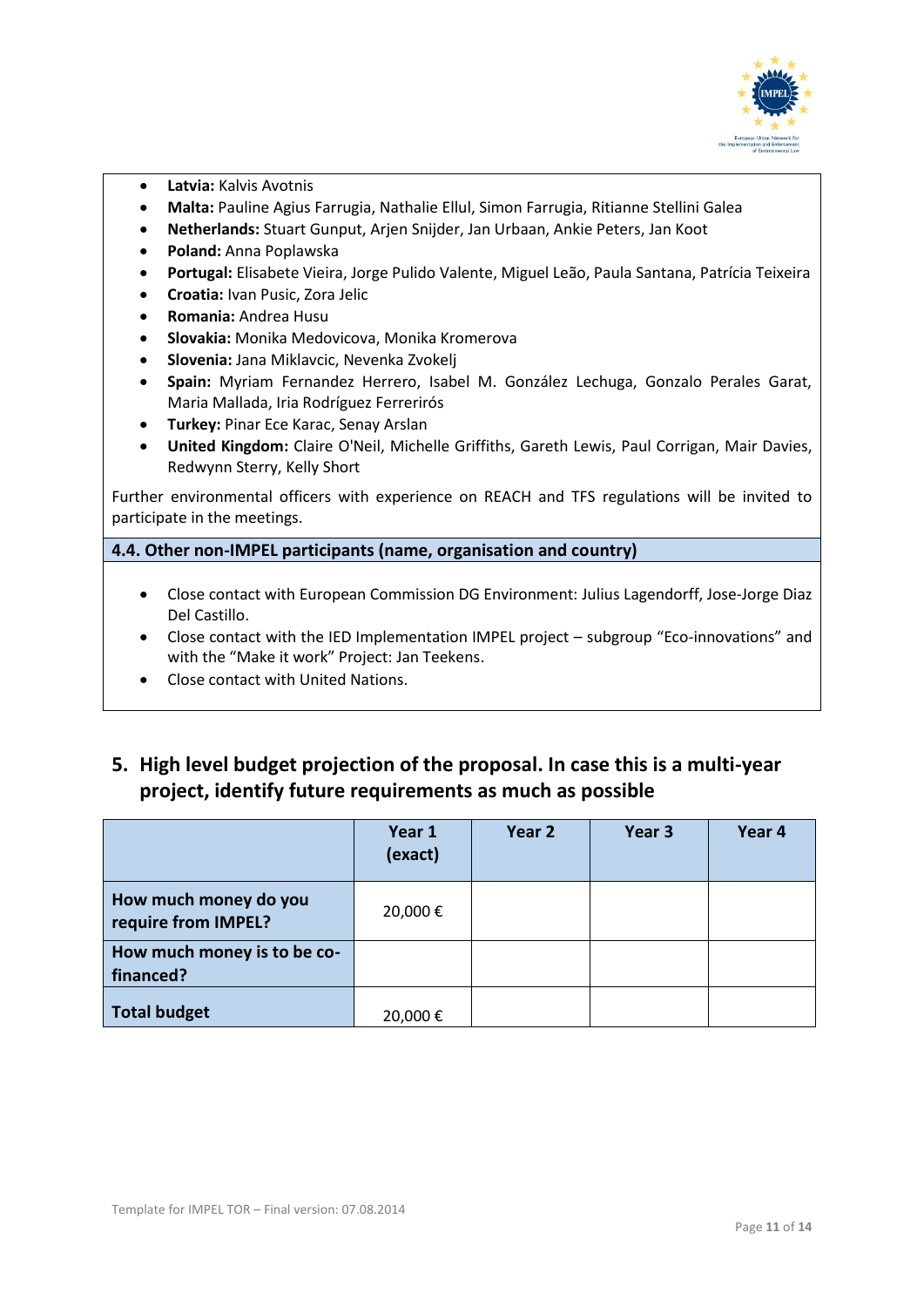

# **6. Detailed other costs of the work for year 2**

| 6.1 Are you using a<br>consultant?                                                                                                       | $\overline{V}$ No<br>$\Box$ Yes                                                                                                                                                          |  |
|------------------------------------------------------------------------------------------------------------------------------------------|------------------------------------------------------------------------------------------------------------------------------------------------------------------------------------------|--|
| 6.2 What are the total costs<br>for the consultant?                                                                                      | $N/a$ .                                                                                                                                                                                  |  |
| 6.3 Who is paying for the<br>consultant?                                                                                                 | $N/a$ .                                                                                                                                                                                  |  |
| 6.4 What will the consultant<br>do?                                                                                                      | $N/a$ .                                                                                                                                                                                  |  |
| 6.5 Are there any additional<br>costs?                                                                                                   | Yes. 2,030 €.                                                                                                                                                                            |  |
| 6.6 What are the additional<br>costs for?                                                                                                | Web support for End of Waste Database.                                                                                                                                                   |  |
| 6.7 Who is paying for the<br>additional costs?                                                                                           | IMPEL.                                                                                                                                                                                   |  |
| 6.8 Are you seeking other<br>funding sources?                                                                                            | $\overline{V}$ No<br>$\Box$ Yes<br>Namely:                                                                                                                                               |  |
| 6.9 Do you need budget for<br>communications around the<br>project? If so, describe what<br>type of activities and the<br>related costs. | Yes: It is included in the budget allocated for training and<br>communication.<br>Namely: Leaflets, Guidance web form, Guidance translation,<br>Guidance hard copies, taining materials. |  |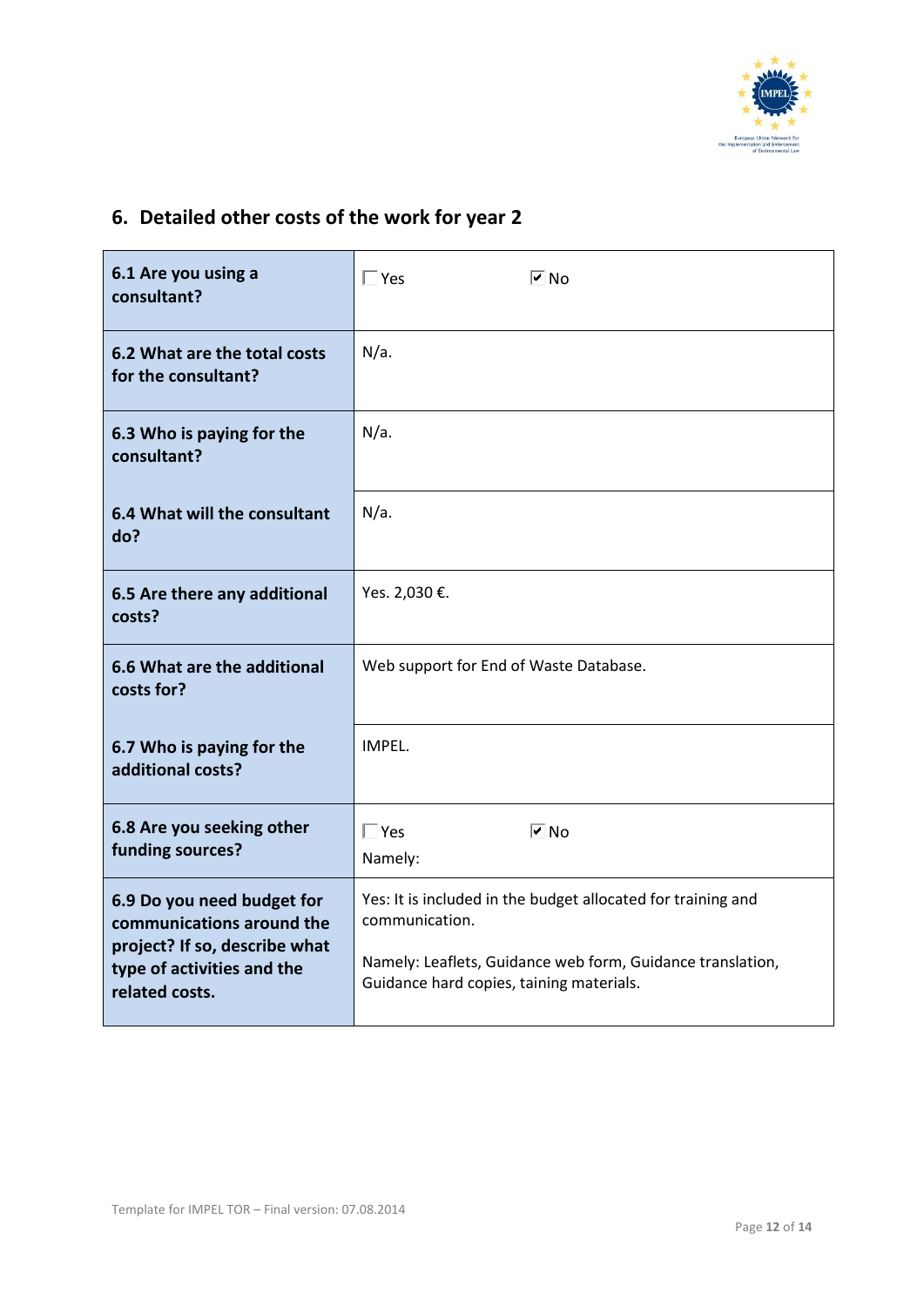

# **7. Communication and follow-up (checklist)**

|                                                                                                                                                                                               | What                                                                                                                                                                                                                                                                                                                                                                |                                                                      | By when |
|-----------------------------------------------------------------------------------------------------------------------------------------------------------------------------------------------|---------------------------------------------------------------------------------------------------------------------------------------------------------------------------------------------------------------------------------------------------------------------------------------------------------------------------------------------------------------------|----------------------------------------------------------------------|---------|
| 7.1 Indicate which<br>communication materials will<br>be developed throughout the<br>project and when<br>(all to be sent to the<br><b>Communications Officer at</b><br>the IMPEL Secretariat) | TOR <sup>*</sup><br>Interim report <sup>**</sup><br>Project report <sup>**</sup><br>Progress report(s) <sup>v</sup><br>Press releases<br>News items for the website <sup>*</sup> *<br>News items for the e-newsletter<br>Project abstract <sup>**</sup><br>IMPEL at a Glance Y<br>Other, (give details):<br>Guide document (revised).<br>Examples of good practise. | ⊽<br>⊽<br>⊽<br>⊽<br>П<br>$\overline{\mathbf{v}}$<br>⊽<br>⊽<br>⊽<br>⊽ |         |
| 7.2 Milestones / Scheduled<br>meetings (for the website<br>diary).                                                                                                                            | See 3.3.                                                                                                                                                                                                                                                                                                                                                            |                                                                      |         |
| 7.3 Images for the IMPEL<br>image bank.                                                                                                                                                       | $\overline{Y}$ Yes<br>$\Box$ No                                                                                                                                                                                                                                                                                                                                     |                                                                      |         |
| 7.4 Indicate which materials<br>will be translated and into<br>which languages.                                                                                                               | Project abstract will be translated in the languages of the<br>participating MS. Whenever possible, permits of the landfills to be<br>inspected will be translated in English before the visit.                                                                                                                                                                     |                                                                      |         |
| 7.5 Indicate if web-based<br>tools will be developed and if<br>hosting by IMPEL is required.                                                                                                  | Survey monkey.<br>Infographics.<br>EoW Database.<br>Guidance web form.                                                                                                                                                                                                                                                                                              |                                                                      |         |
| 7.6 Identify which<br>groups/institutions will be<br>targeted and how.                                                                                                                        | Both environmental inspectors and permit writers are the target<br>for the Training Programme. Regulators are beneficiaries of the<br>Guidance on Eco-innovation.                                                                                                                                                                                                   |                                                                      |         |
| 7.7 Identify parallel<br>developments / events by<br>other organisations, where                                                                                                               | EU Peer to Peer, IRI's, meetings with COM, Make it Work project,<br>waste management technical workshops, national IMPEL meetings,<br>international conferences, TAIEX workshops, Twinning projects.                                                                                                                                                                |                                                                      |         |